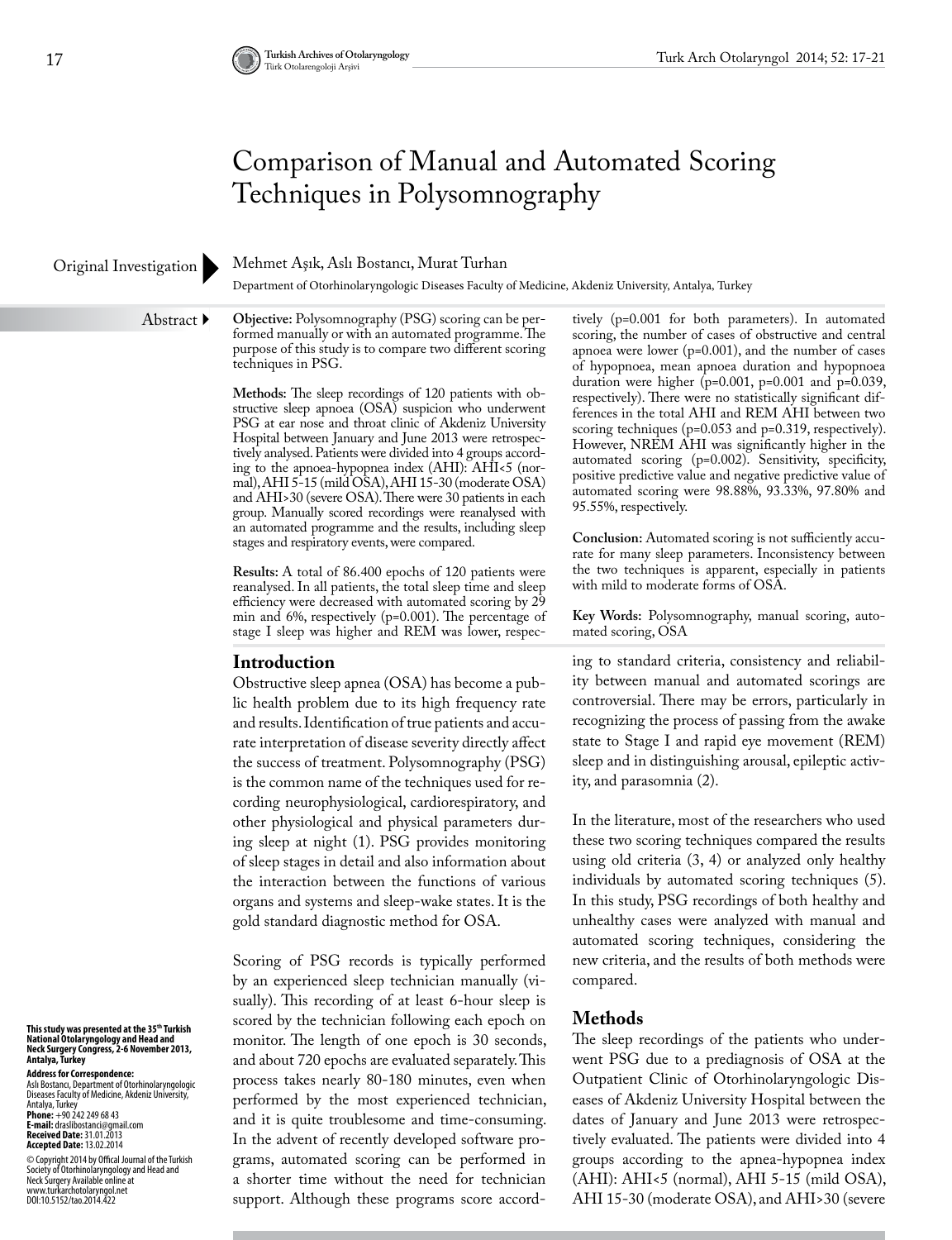OSA). Each group included 30 patients who were randomly selected (total patient number: 120). Manually scored data obtained from all patients were reanalyzed using the Profusion® sleep scoring program. Parameters, including the recordings of sleep stages and respiratory events, were compared. Patients diagnosed with central sleep apnea syndrome and obesity-hypoventilation syndrome in manual scoring and patients found to have inadequate sleep efficiency in the PSG were excluded from the study.

PSG was performed using a 44-channel E-series device with electrodes placed according to the international 10-20 system (Compumedics Profusion). Many parameters, including electroencephalography (C3-A2, C4-A1), left and right electrooculography, electromyography (maxilla and anterior tibial muscle), electrocardiography, thoracoabdominal movements, oronasal airflow, and oxygen saturation, were recorded. PSG was scored manually by an otorhinolaryngologist who was experienced in sleep disorders. Cessation of airflow for at least 10 seconds with increased ventilatory effort (obstructive) or no associated ventilatory effort (central) is defined as apnea. Hypopnea was defined a as 50% (or greater) reduction in airflow or decreased respiratory amplitude less than 50% accompanied by a 3% reduction in oxygen saturation and arousal and also obstruction lasting for at least 10 seconds. AHI was defined as the number of apneas and hypopneas per hour during sleep. Sleep stages were scored according to the 2012 American Academy of Sleep Medicine criteria (6). This study was approved by the ethics committee of Akdeniz University (07.06.2013 / Document no: 009448). Data were used after getting written informed consent from the patients who participated in the study.

#### **Statistical analysis**

Statistical Package for Social Sciences (SPSS) for Windows 17.0 was used for statistical analyses of data. Descriptive statistical data were calculated initially (mean, standard deviation, frequency). Then, Wilcoxon signed-ranks test was employed to compare quantitative data. Additionally, Bland and Altman analyses were performed for the selected comparisons. The value of p<0.05 was considered statistically significant.

#### **Results**

In our study, a total of 86,400 epochs of 120 patients were evaluated. Of the patients, 24 were female and 96 were male. Their age range was from 21 to 74 years, and the mean age was 46.75±11.37. The mean body mass index was 29.74±4.58 kg/ m2 . A 29-min decrease in total sleep time and 6% reduction in sleep efficiency were determined through automated scoring in all patients (for both parameters p=0.001). The percentage of Stage 1 was found to be significantly higher in automated scoring (p=0.001), while there was no statistically significant difference between automated and manual scoring systems for Stage II and Stage III (p=0.26 and p=0.19, respectively). The percentage of REM stage was significantly lower for all patients and all OSA subgroups in automated scoring (Table 1).

| Table 1. Comparison of results according to sleep stages |
|----------------------------------------------------------|
|                                                          |

|                        | <b>Manual Scoring</b> | <b>Automated scoring</b> | p     |
|------------------------|-----------------------|--------------------------|-------|
| Total sleep time. min. | 421.85±55.22          | 392.85±57.78             | 0.001 |
| Sleep efficiency. %    | $90.34 \pm 9.62$      | 84.32±11.04              | 0.001 |
| Stage I.%              | $2.54 \pm 1.51$       | $5.82{\pm}4.05$          | 0.001 |
| AHI <sub>5</sub>       | $2.10 \pm 1.14$       | $5.17 \pm 4.11$          | 0.001 |
| AHI 5-15               | $2.50 \pm 1.48$       | $5.03 \pm 2.84$          | 0.001 |
| AHI 15-30              | $2.97 \pm 1.66$       | $6.18 \pm 3.98$          | 0.001 |
| AHI > 30               | $2.60 \pm 1.63$       | $6.91 \pm 4.89$          | 0.001 |
| Stage II.%             | 59.57±11.96           | $58.99 \pm 9.53$         | 0.261 |
| AHI <sub>5</sub>       | 55.43±9.52            | 56.06±7.84               | 0.003 |
| AHI 5-15               | $55.95 \pm 10.63$     | 56.90±9.72               | 0.716 |
| AHI 15-30              | $60.23 \pm 10.23$     | $61.33 \pm 9.53$         | 0.018 |
| AHI>30                 | 63.69±14.68           | $61.68 + 9.97$           | 0.229 |
| Stage III.%            | 23.91±12.78           | 23.40±11.06              | 0.193 |
| AHI <sub>5</sub>       | $26.87 \pm 8.69$      | $25.32 \pm 7.3$          | 0.087 |
| AHI 5-15               | 26.50±11.32           | 25.46±10.84              | 0.379 |
| AHI 15-30              | 20.27±11.51           | 20.92±11.65              | 0.168 |
| AHI > 30               | 22.01±17.35           | 21.92±13.23              | 0.942 |
| <b>REM.%</b>           | $13.97 \pm 6.64$      | $11.7+6.06$              | 0.001 |
| AHI <sub>5</sub>       | $15.62 \pm 6.60$      | 13.44±4.95               | 0.004 |
| AHI 5-15               | $15.06 \pm 7.06$      | $12.59 \pm 6.83$         | 0.001 |
| AHI 15-30              | $13.51 \pm 6.32$      | $11.56 \pm 5.77$         | 0.001 |
| AHI > 30               | 11.68±6.16            | $9.46 \pm 6.11$          | 0.001 |

AHI: apnea-hypopnea index; REM: rapid eye movements

Regarding respiratory events, in automated scoring, the numbers of cases with obstructive and central apnea were significantly lower, while the numbers of cases with hypopnea, mean apnea duration, and mean hypopnea duration were higher (p=0.001, p=0.001, and p=0.039, respectively) (Table 2).

No difference was found between the two scoring techniques in terms of total AHI and REM AHI (p=0.053 and p=0.319, respectively), but NREM AHI was significantly higher in automated scoring (p=0.002) (Table 3).

In the diagnostic comparison of the two scoring techniques, 2 of 30 cases found to be healthy in manual scoring were evaluated as sick (mild OSA) in automated scoring. Of 90 patients who were found to be sick in manual scoring, one was accepted as healthy and 89 were evaluated as sick in automated scoring. In terms of OSA subgroups, of 30 patients who were considered to have mild OSA in manual scoring, one was normal, 27 had mild OSA, and 2 had moderate OSA in automated scoring. Of 30 patients considered to have moderate OSA in manual scoring, one was found to have mild OSA, 26 had moderate OSA, and 3 had severe OSA in automated scoring. All 30 patients who were found to have severe OSA in manual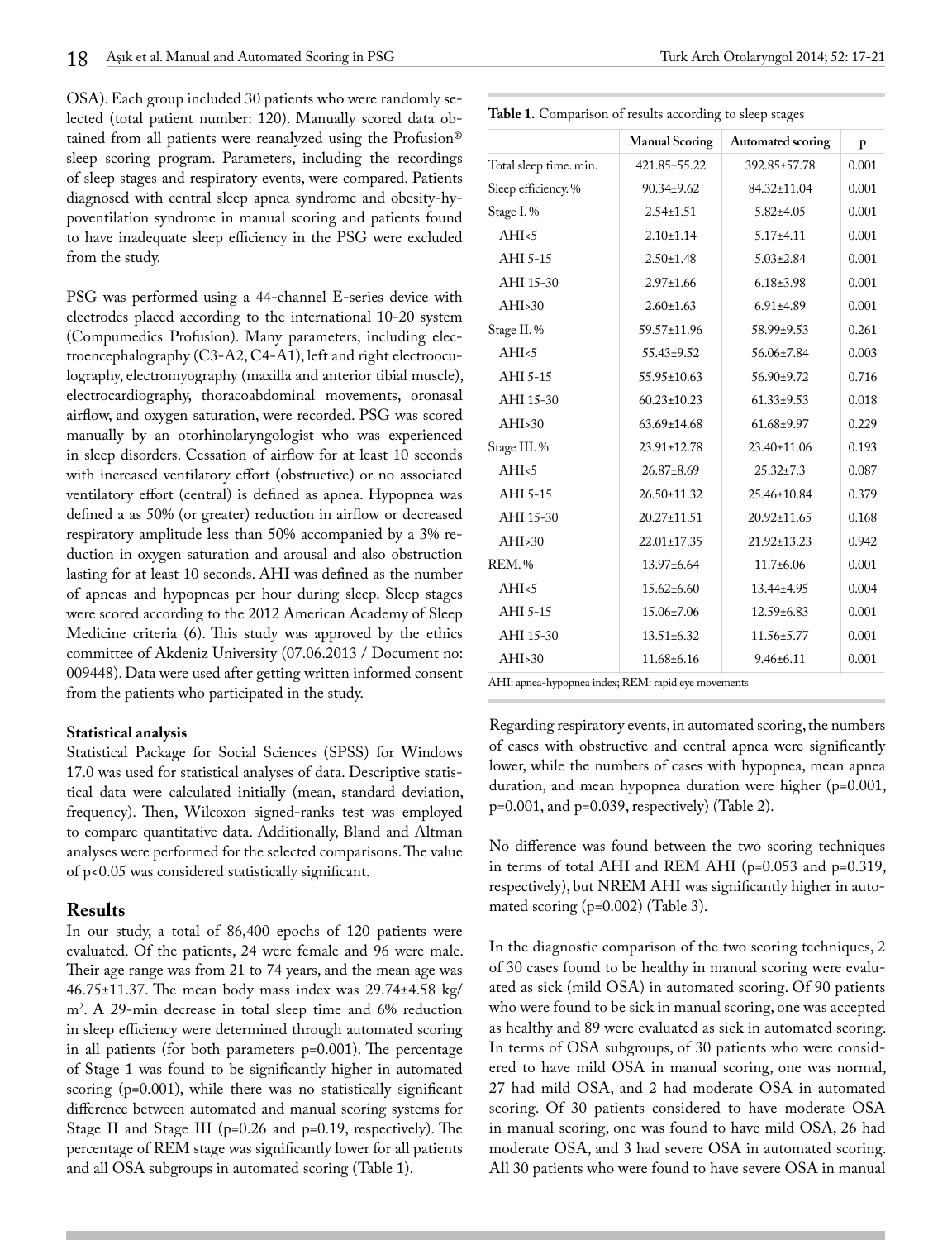|                         | <b>Manual Scoring</b> | Automated scoring | p     |  |
|-------------------------|-----------------------|-------------------|-------|--|
| Number of OA            | $96.22 \pm 121.96$    | 92.28±118.65      | 0.001 |  |
| AHI <sub>5</sub>        | $5.87 \pm 6.56$       | $5.87 \pm 6.09$   | 0.916 |  |
| AHI 5-15                | $35.33 \pm 20.67$     | 36.00±19.89       | 0.246 |  |
| AHI 15-30               | 75.27±33.71           | 69.00±30.97       | 0.001 |  |
| AHI > 30                | 268.40±126.60         | 258.57±127.74     | 0.001 |  |
| OA duration, sec.       | $19.91 \pm 7.58$      | $21.03 \pm 7.64$  | 0.001 |  |
| AHI <sub>5</sub>        | $13.26 \pm 6.07$      | $15.39 \pm 7.79$  | 0.079 |  |
| AHI 5-15                | $18.65 \pm 4.16$      | $20.07 \pm 4.38$  | 0.001 |  |
| AHI 15-30               | $20.65 \pm 5.20$      | $21.14 \pm 5.33$  | 0.001 |  |
| AHI>30                  | $27.08 \pm 7.30$      | $27.53 \pm 7.33$  | 0.001 |  |
| Number of CA            | $3.68 \pm 8.04$       | $2.73 \pm 5.84$   | 0.001 |  |
| AHI <sub>5</sub>        | $0.83 \pm 1.41$       | $0.80 \pm 1.29$   | 0.729 |  |
| AHI 5-15                | $1.87 \pm 3.04$       | $1.37 \pm 1.81$   | 0.259 |  |
| AHI 15-30               | $7.27 \pm 13.3$       | $5.13 \pm 10.18$  | 0.003 |  |
| AHI > 30                | $4.77 \pm 7.13$       | $3.63 \pm 4.32$   | 0.122 |  |
| Number of hypopnea      | 28.36±34.17           | 35.52±38.67       | 0.001 |  |
| AHI <sub>5</sub>        | $6.13 \pm 6.02$       | $10.33 \pm 9.02$  | 0.001 |  |
| AHI 5-15                | 18.40±15.29           | $26.13 \pm 25.05$ | 0.002 |  |
| AHI 15-30               | 52.40±29.97           | 60.93±32.07       | 0.023 |  |
| AHI <sub>&gt;30</sub>   | 36.50±48.42           | 44.67±53.64       | 0.006 |  |
| Hypopnea duration, sec. | $27.81 \pm 9.54$      | 28.93±9.38        | 0.039 |  |
| AHI <sub>5</sub>        | 23.68±11.12           | 25.07±11.01       | 0.126 |  |
| AHI 5-15                | $29.04 \pm 8.36$      | $30.73 \pm 6.39$  | 0.110 |  |
| AHI 15-30               | 30.38±6.24            | 31.30±6.48        | 0.409 |  |
| AHI > 30                | 28.14±10.72           | 28.62±11.51       | 0.775 |  |

**Table 2.** Comparison of respiratory events

AHI: apnea-hypopnea index; OA: obstructive apnea; CA: central apnea

scoring were also evaluated as severe OSA patients in automated scoring (Table 4).

The sensitivity, specificity, positive predictive value, and negative predictive value of automated scoring were found to be 98.88%, 93.33%, 97.80%, and 95.55%, respectively. On the other hand, the values of sensitivity for the subgroups of normal, mild OSA, moderate OSA, and severe OSA were determined as 93.33%, 90%, 86.66%, and 100%, respectively.

#### **Discussion**

Evaluation of sleep scoring and PSG recordings has been performed according to the Rechtschaffen and Kales (R&K) criteria until recently (7). The American Academy of Sleep Medicine first published a new manual on scoring of sleep and associated events in 2007 (8) and then updated it in 2012 (6). Today, scoring of sleep is performed, based on these rules.

In this study, manually scored recordings of 120 patients who underwent PSG due to a prediagnosis of OSA were reana-

|                  | <b>Manual Scoring</b> | Automated scoring | p     |  |
|------------------|-----------------------|-------------------|-------|--|
| <b>Total AHI</b> | 21.90±22.02           | $22.63 \pm 21.87$ | 0.053 |  |
| AHI <sub>5</sub> | $2.04 \pm 1.35$       | $2.69 \pm 1.63$   | 0.018 |  |
| AHI 5-15         | $8.68 \pm 2.91$       | $9.23 \pm 4.31$   | 0.028 |  |
| AHI 15-30        | $21.92 \pm 4.29$      | $22.75 \pm 5.63$  | 0.168 |  |
| AHI > 30         | 54.96±15.53           | $55.15 \pm 15.39$ | 0.845 |  |
| <b>NREM AHI</b>  | $21.70 \pm 22.53$     | $22.65 \pm 22.35$ | 0.002 |  |
| AHI <sub>5</sub> | $1.59 \pm 1.30$       | $2.25 \pm 1.54$   | 0.002 |  |
| AHI 5-15         | $8.24 \pm 3.75$       | $9.68 \pm 4.72$   | 0.017 |  |
| AHI 15-30        | $21.16 \pm 4.71$      | $22.54 \pm 6.02$  | 0.025 |  |
| AHI > 30         | $55.81 \pm 15.35$     | $56.14 \pm 14.97$ | 0.721 |  |
| <b>REM AHI</b>   | $22.81 \pm 23.60$     | $21.04 \pm 21.96$ | 0.319 |  |
| AHI <sub>5</sub> | $4.10\pm 6.12$        | $5.24 \pm 6.37$   | 0.053 |  |
| AHI 5-15         | $12.55 \pm 13.33$     | 13.16±13.23       | 0.611 |  |
| AHI 15-30        | $27.32 \pm 19.74$     | $25.10 \pm 19.69$ | 0.230 |  |
| AHI > 30         | 47.29±23.86           | $40.64 \pm 25.28$ | 0.026 |  |

**Table 3.** Comparison of results according to AHI values

lyzed with automated scoring, and the results of both techniques were evaluated. Various parameters, including sleep stages and respiratory events, were compared, but only 40% of them were found to be consistent with each other. Considering the comparison of the two scoring techniques, the rate of consistency was reported to range from 60% to 90% in the literature (9-11). Öztürk et al. (12) compared patients diagnosed with OSA and found the rate of consistency to be 58%, which emphasized that automated systems were less reliable than assumed. Possible causes of this inconsistency between the two techniques may be the performance of automated scoring with different devices in different studies, the restricted number of samples in some studies, or inhomogeneous cases of the sampling in terms of the severity of OSA.

In our study, total sleep time was found to be shorter, and Stage I sleep was found to be longer in automated scoring. After reevaluation of the recordings, it was detected that automated scoring assessed some part of sleep as awake time, and thus, a decrease was observed in the rates of sleep time and efficiency. Moreover, it was found that awake state in manual scoring was evaluated as Stage I in automated scoring. Passing from the awake state to Stage I is usually characterized with retardation of the EEG, and a decrease is observed in the amplitude and frequency of alpha activity (1). As seen, automated scoring can not perceive the changes that occur in the wave pattern and evaluates awake state as Stage I. In automated scoring, the REM stage was found to be lower for all patients, because it was mostly evaluated as Stage II. However, the REM stage has specific saw tooth waves (1). This can cause the detected apneas to shift to the NREM stage and the diagnosis of REMbased OSA to be overlooked.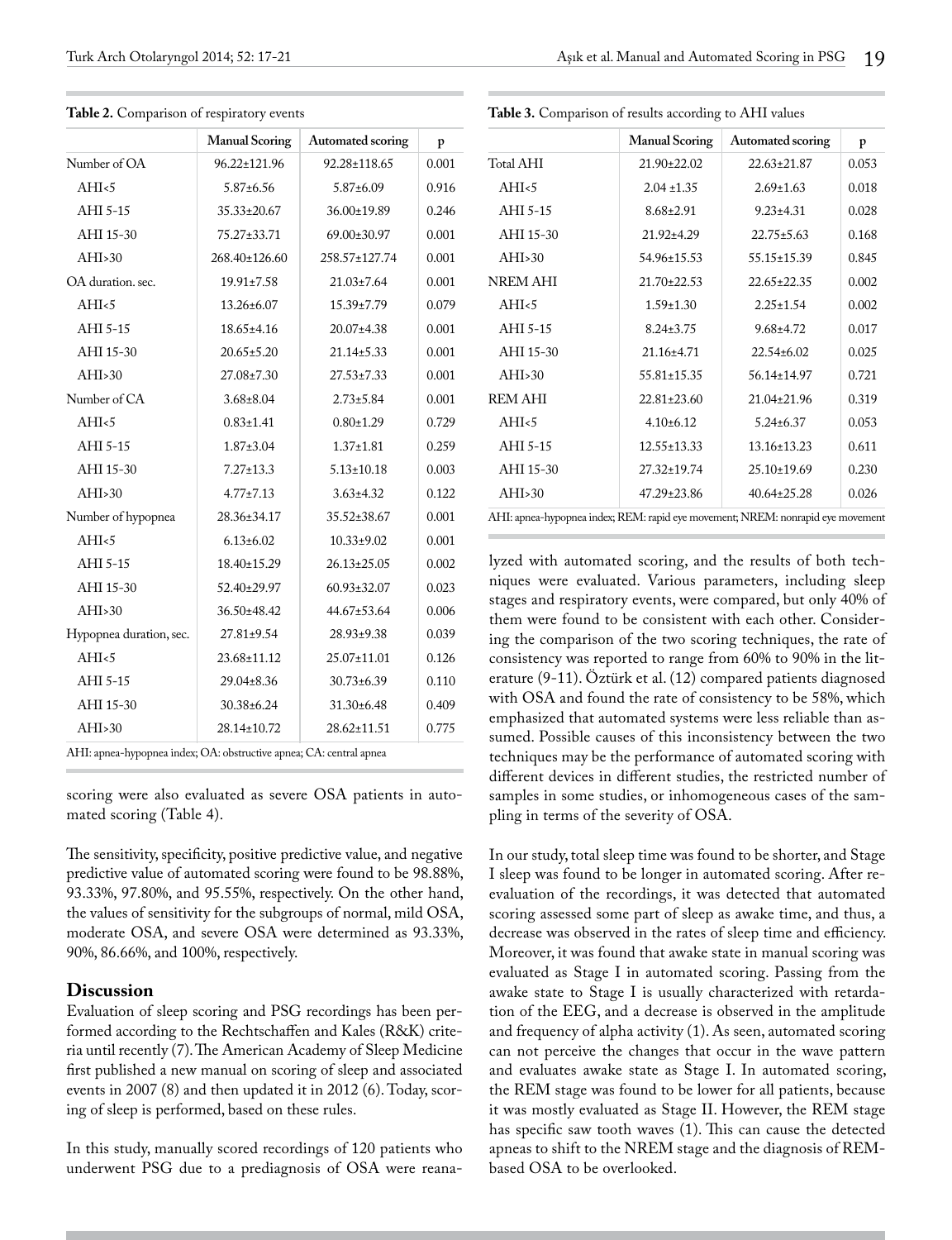|                   |            |              | Manual scoring  |                      |                          |                        |
|-------------------|------------|--------------|-----------------|----------------------|--------------------------|------------------------|
|                   |            |              | Normal $(n=30)$ | $OSA(n=90)$          |                          |                        |
|                   |            |              |                 | Mild OSA<br>$(n=30)$ | Moderate OSA<br>$(n=30)$ | Severe OSA<br>$(n=30)$ |
|                   | Normal     |              | 28              |                      | $\mathbf{0}$             | $\mathbf{0}$           |
|                   |            | Mild OSA     | 2               | 27                   |                          | $\mathbf{0}$           |
| Automated scoring | <b>OSA</b> | Moderate OSA | $\mathbf{0}$    | 2                    | 26                       | $\mathbf{0}$           |
|                   |            | Severe OSA   | $\mathbf{0}$    | $\mathbf{0}$         | 3                        | 30                     |

#### **Table 4.** Diagnostic comparison of results according to OSA subgroups

The numbers of cases with obstructive apnea, mixed apnea and central apnea were found to be low in automated scoring, while the number of the cases with hypopnea was found to be higher. The apnea that was marked in manual scoring was marked as another type of apnea in automated scoring, or present apnea was not marked as apnea. All of these situations lead to errors in diagnosing and misinterpreting the cause of OSA and thus can directly affect treatment.

In the study, it was revealed that some apneas recorded with automated scoring lasted longer, which was contrary to normal physiology. Therefore, the recordings were reanalyzed, and it was found that the beginning and end of apnea were not accurately marked in automated scoring. For example, 2 apneas recorded as 12 min in some epochs of manual scoring were recorded as 20- and 26-min apneas in automated scoring. On the contrary, the number of hypopneas was found to be higher in automated scoring. This also resulted from the fact that the beginning and end of hypopnea were marked as different, and in addition, longer hypopneas occurred in automated scoring. The observed differences affect the number of apneas and also the OSA classification by leading to changes in total AHI value.

In our study, it was seen that automated scoring displayed quite high rates of sensitivity and specificity (98.88% and 93.33%, respectively) for AHI values in all patients. However, the rate of specificity decreased in the subgroups of mild and especially moderate OSA apparently (90.0% and 86.6%, respectively). The fact that diagnostic AHI intervals do not have an upper limit for severe OSA (AHI>30) and that they are relatively narrow for mild (AHI, 5-15) and moderate OSA (AHI, 15-30) can explain the decreased specificity. Similarly, Pittman et al. emphasized that inconsistency between the two scoring techniques was clear for the subgroup of moderate OSA (3). As stated above, any categorical change in OSA subgroups would affect the treatment approach. However, PSG alone is not sufficient for deciding on the treatment method. It can be more beneficial in company with physical examination findings, concurrent diseases of the patients, and the patient's decision.

In spite of the adequate number of patients in our study, there were some limitations, such as the restricted number of cases in each subgroup and the possibility of potential bias for the selection of cases, which is a nature of retrospective studies. On the other hand, some features, including "use of current criteria in scoring," "scoring performed by a specialist physician experienced on respiratory disorders in sleep," "the study group consisted of both healthy and sick individuals," and "unlike most other studies, involving OSA patients with different weights," make our study valuable.

### **Conclusion**

Automated scoring misevaluates many PSG parameters. Inconsistency between the two scoring techniques is more apparent, especially in the subgroups of mild and moderate OSA. Automated scoring technique may lead to errors in diagnosis and in the treatment decision. Manual staging is superior to automated staging in terms of diagnosing, although it is more troublesome, and its results are obtained in a longer time.

**Ethics Committe Approval:** Ethics committee approval was received for this study from the ethics committee of Akdeniz University (07.06.2013 / Document no: 009448).

**Informed Consent:** Written informed consent was obtained from patients who participated in this study.

Peer-review: Externally peer-reviewed.

**Author Contributions:** Concept - A.B., M.T.; Design - M.A., M.T.; Supervision - A.B., M.T.; Funding - M.A., A.B.; Materials - M.A., A.B.; Data Collection and/or Processing - M.A., A.B.; Analysis and/or Interpretation - A.B., M.T.; Literature Review - M.A.; Writing - M.A., A.B.; Critical Review - M.T.

**Conflict of Interest:** No conflict of interest was declared by the authors.

**Financial Disclosure:** The authors declared that this study has received no financial support.